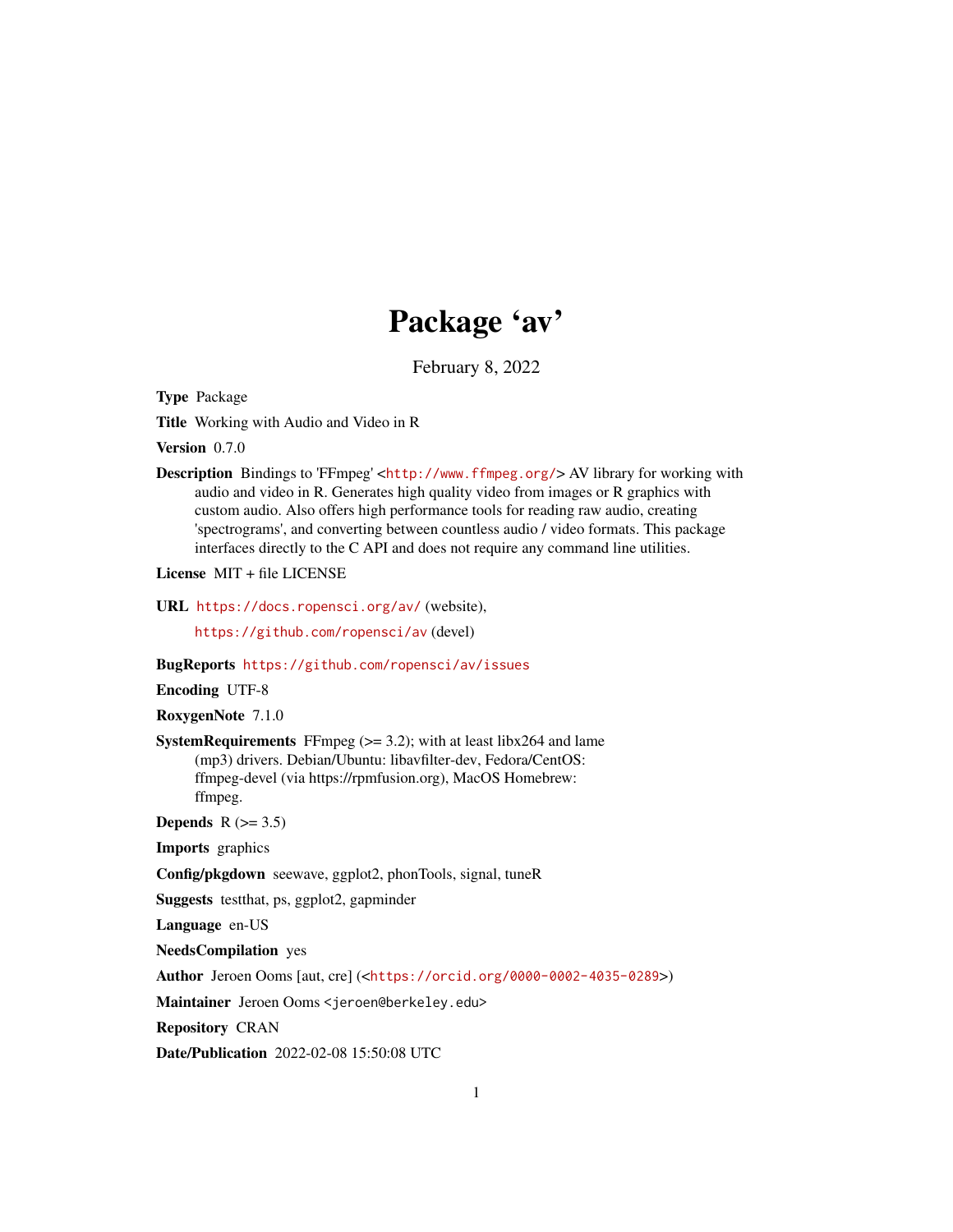# <span id="page-1-0"></span>R topics documented:

| Index |  |
|-------|--|
|       |  |
|       |  |
|       |  |
|       |  |
|       |  |
|       |  |
|       |  |
|       |  |
|       |  |

av\_video\_images *Convert video to images*

# Description

Splits a video file in a set of image files. Default image format is jpeg which has good speed and compression. Use format = "png" for losless images.

# Usage

```
av_video_images(video, destdir = tempfile(), format = "jpg", fps = NULL)
```
# Arguments

| video   | an input video                                                         |
|---------|------------------------------------------------------------------------|
| destdir | directory where to save the png files                                  |
| format  | image format such as png or jpeg, must be available from av_encoders() |
| fps     | sample rate of images. Use NULL to get all images.                     |

# Details

For large input videos you can set fps to sample only a limited number of images per second. This also works with fractions, for example fps = 0.2 will output one image for every 5 sec of video.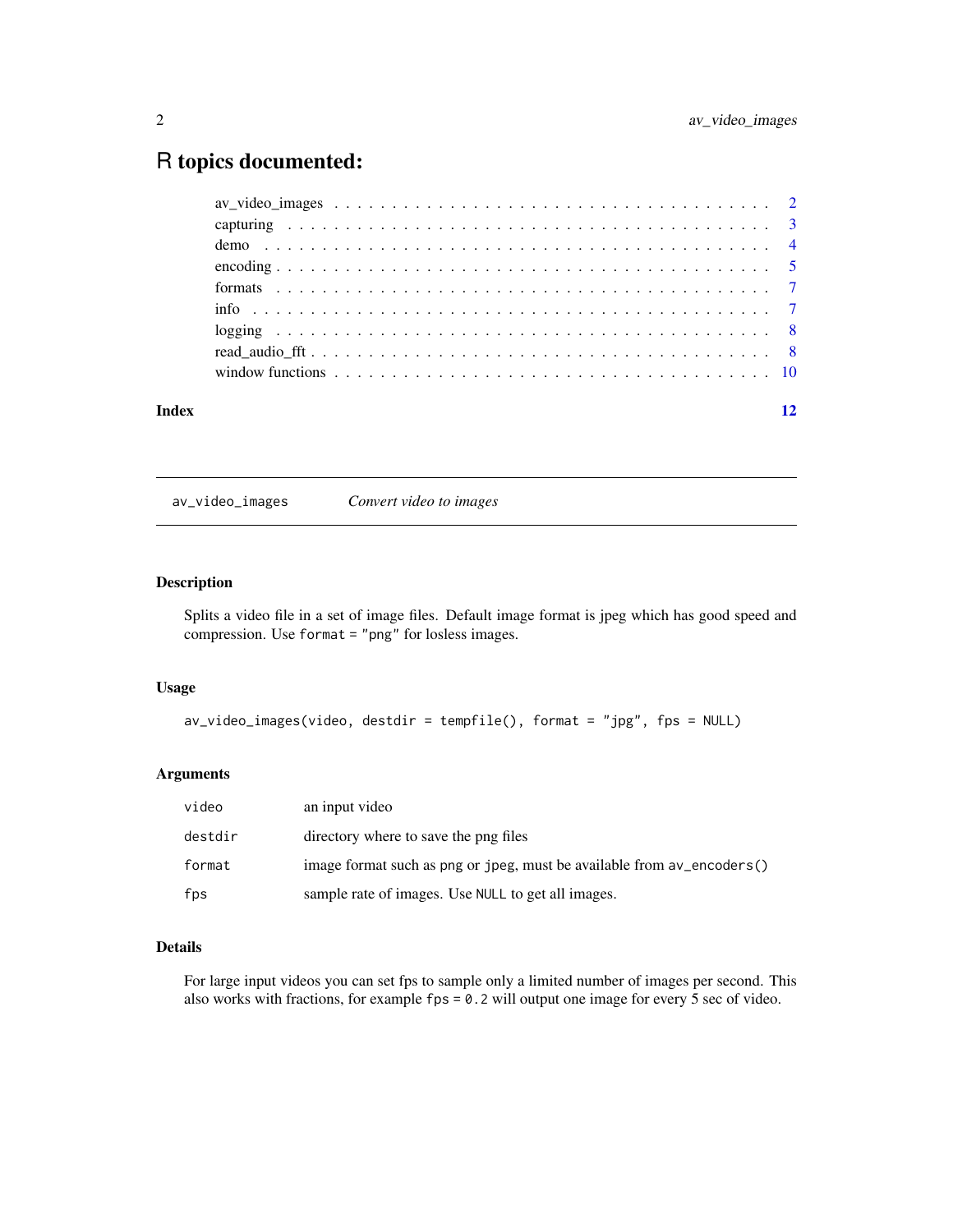<span id="page-2-2"></span><span id="page-2-0"></span>

# <span id="page-2-1"></span>Description

Runs the expression and captures all plots into a video. The [av\\_spectrogram\\_video](#page-2-1) function is a wrapper that plots data from [read\\_audio\\_fft](#page-7-1) with a moving bar and background audio.

# Usage

```
av_capture_graphics(
  expr,
  output = "output.mp4",
 width = 720,
 height = 480,
  framerate = 1,
  vfilter = "null",
  audio = NULL,
  verbose = TRUE,
  ...
\mathcal{L}av_spectrogram_video(
  audio,
 output = "output.mp4",
  framerate = 25,
  verbose = TRUE,
  ...
)
```
# Arguments

| expr      | an R expression that generates the graphics to capture                                                                                                               |
|-----------|----------------------------------------------------------------------------------------------------------------------------------------------------------------------|
| output    | name of the output file. File extension must correspond to a known container<br>format such as $mp4$ , $mkv$ , $mov$ , or $flv$ .                                    |
| width     | width in pixels of the graphics device                                                                                                                               |
| height    | height in pixels of the graphics device                                                                                                                              |
| framerate | video framerate in frames per seconds. This is the input fps, the output fps may<br>be different if you specify a filter that modifies speed or interpolates frames. |
| vfilter   | a string defining an ffmpeg filter graph. This is the same parameter as the $-\nu f$<br>argument in the ffmpeg command line utility.                                 |
| audio     | path to media file with audio stream                                                                                                                                 |
| verbose   | emit some output and a progress meter counting processed images. Must be<br>TRUE or FALSE or an integer with a valid av_log_level.                                   |
| $\cdots$  | extra graphics parameters passed to png()                                                                                                                            |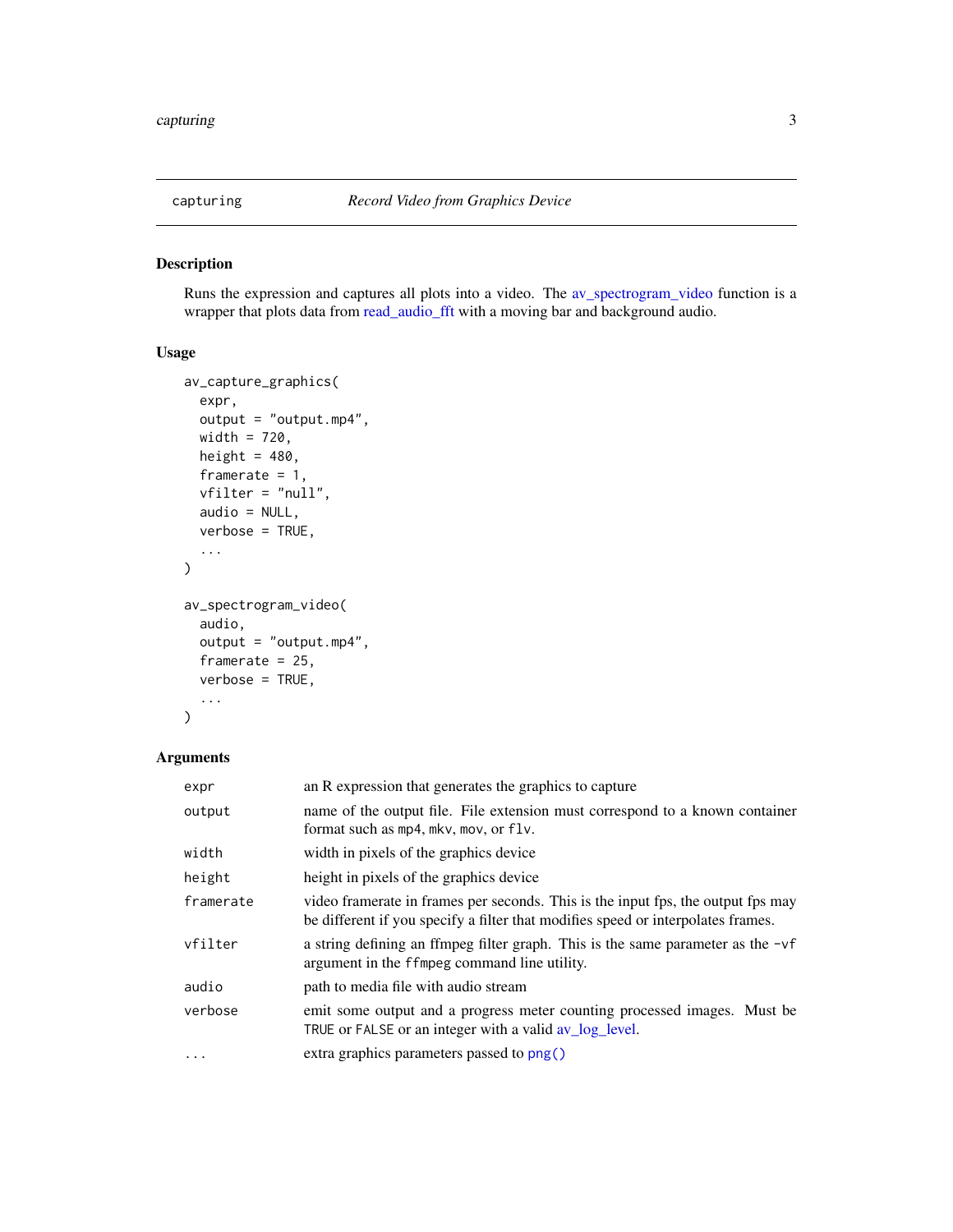# See Also

Other av: [demo\(](#page-3-1)), [encoding](#page-4-1), [formats](#page-6-1), [info](#page-6-2), [logging](#page-7-3), [read\\_audio\\_fft\(](#page-7-1))

#### Examples

```
library(gapminder)
library(ggplot2)
makeplot <- function(){
  datalist <- split(gapminder, gapminder$year)
  lapply(datalist, function(data){
    p <- ggplot(data, aes(gdpPercap, lifeExp, size = pop, color = continent)) +
    scale_size("population", limits = range(gapminder$pop)) + geom_point() + ylim(20, 90) +
   scale_x_log10(limits = range(gapminder$gdpPercap)) + ggtitle(data$year) + theme_classic()
   print(p)
  })
}
# Play 1 plot per sec, and use an interpolation filter to convert into 10 fps
video_file <- file.path(tempdir(), 'output.mp4')
av_capture_graphics(makeplot(), video_file, 1280, 720, res = 144, vfilter = 'framerate=fps=10')
av::av_media_info(video_file)
# utils::browseURL(video_file)
```
<span id="page-3-1"></span>

demo *Demo Video*

#### Description

Generates random video for testing purposes.

#### Usage

```
av_demo(
  output = "demo.mp4",
 width = 960,
 height = 720,
 framerate = 5,
  verbose = TRUE,
  ...
)
```
# Arguments

| output | name of the output file. File extension must correspond to a known container<br>format such as $mp4$ , $mkv$ , $mov$ , or $flv$ . |
|--------|-----------------------------------------------------------------------------------------------------------------------------------|
| width  | width in pixels of the graphics device                                                                                            |
| height | height in pixels of the graphics device                                                                                           |

<span id="page-3-0"></span>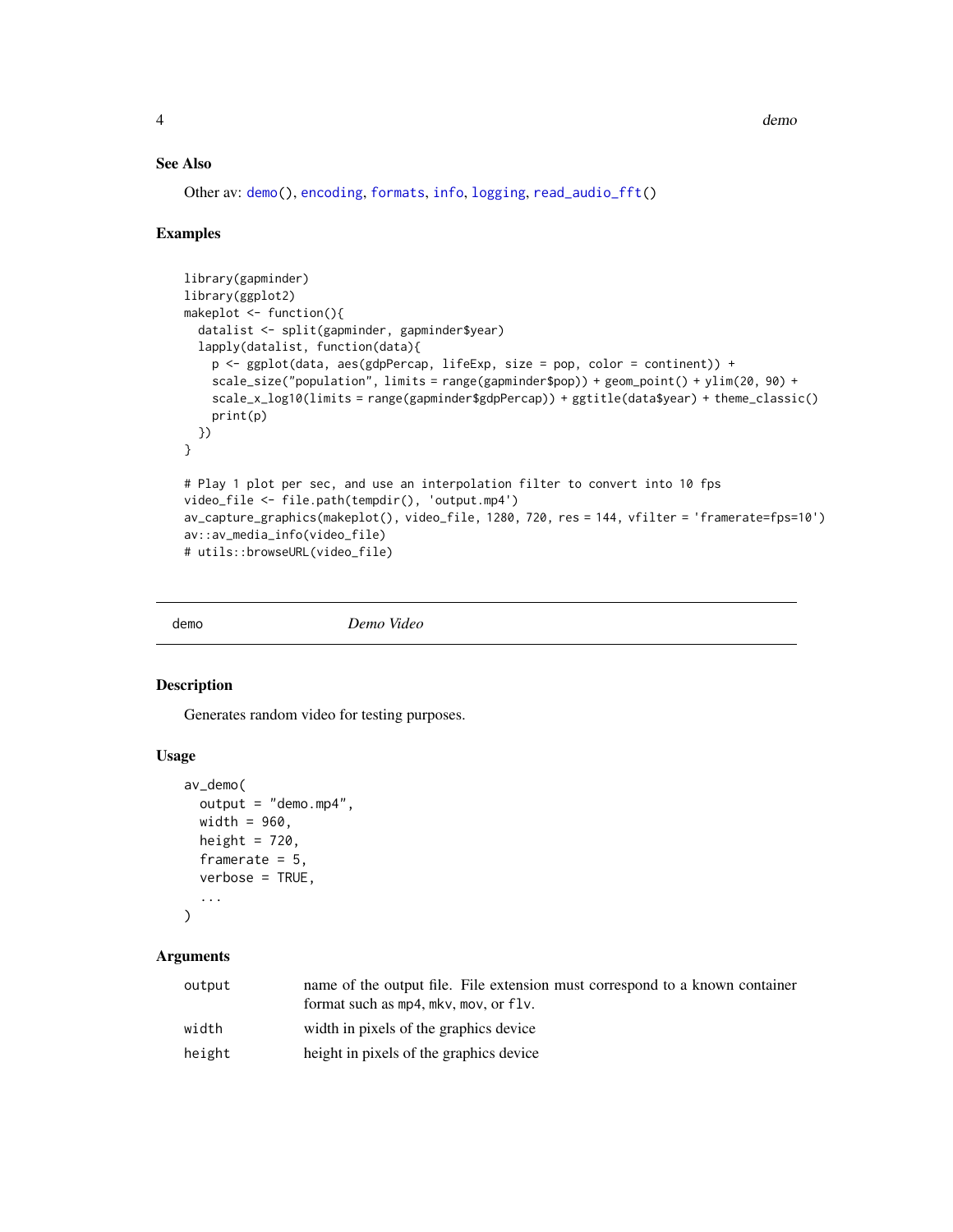#### <span id="page-4-0"></span>encoding 5

| framerate | video framerate in frames per seconds. This is the input fps, the output fps may<br>be different if you specify a filter that modifies speed or interpolates frames. |
|-----------|----------------------------------------------------------------------------------------------------------------------------------------------------------------------|
| verbose   | emit some output and a progress meter counting processed images. Must be<br>TRUE or FALSE or an integer with a valid av log level.                                   |
| $\cdots$  | other parameters passed to av_capture_graphics.                                                                                                                      |

# See Also

Other av: [capturing](#page-2-2), [encoding](#page-4-1), [formats](#page-6-1), [info](#page-6-2), [logging](#page-7-3), [read\\_audio\\_fft\(](#page-7-1))

<span id="page-4-1"></span>encoding *Encode or Convert Audio / Video*

# Description

Encodes a set of images into a video, using custom container format, codec, fps, [video filters,](https://ffmpeg.org/ffmpeg-filters.html#Video-Filters) and audio track. If input contains video files, this effectively combines and converts them to the specified output format.

#### Usage

```
av_encode_video(
  input,
  output = "output.mp4",
  framerate = 24,
  vfilter = "null",
  codec = NULL,audio = NULL,
  verbose = TRUE
\mathcal{E}av\_video\_convert(video, output = "output.mp4", verbose = TRUE)av_audio_convert(
  audio,
  output = "output.mp3",
  format = NULL,channels = NULL,
  sample_rate = NULL,
  start_time = NULL,
  total_time = NULL,
  verbose = TRUE
)
```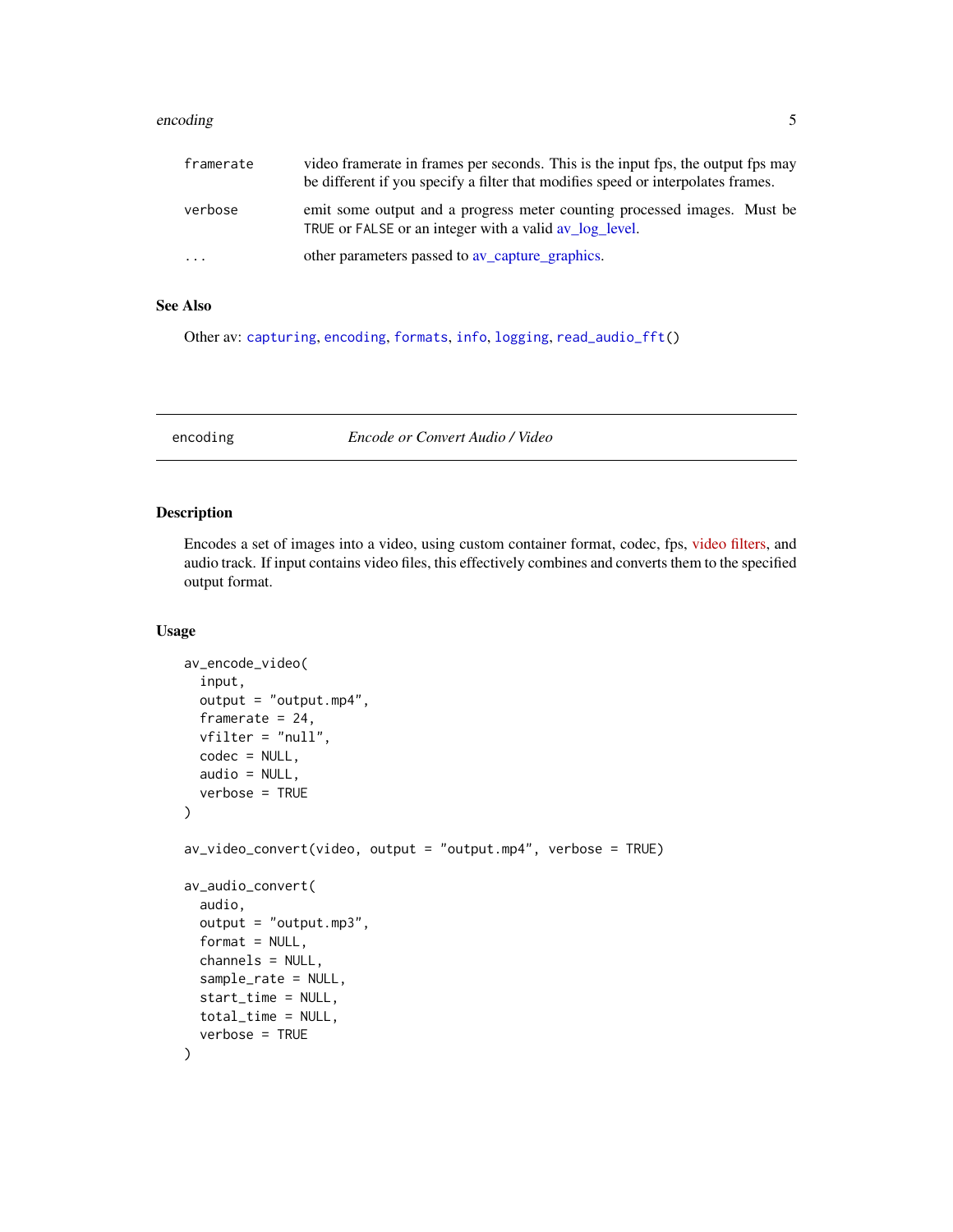#### <span id="page-5-0"></span>Arguments

| input       | a vector with image or video files. A video input file is treated as a series of<br>images. All input files should have the same width and height.                   |
|-------------|----------------------------------------------------------------------------------------------------------------------------------------------------------------------|
| output      | name of the output file. File extension must correspond to a known container<br>format such as mp4, mkv, mov, or flv.                                                |
| framerate   | video framerate in frames per seconds. This is the input fps, the output fps may<br>be different if you specify a filter that modifies speed or interpolates frames. |
| vfilter     | a string defining an ffmpeg filter graph. This is the same parameter as the $-vf$<br>argument in the ffmpeg command line utility.                                    |
| codec       | name of the video codec as listed in av_encoders. The default is libx264 for<br>most formats, which usually the best choice.                                         |
| audio       | audio or video input file with sound for the output video                                                                                                            |
| verbose     | emit some output and a progress meter counting processed images. Must be<br>TRUE or FALSE or an integer with a valid av_log_level.                                   |
| video       | input video file with optionally also an audio track                                                                                                                 |
| format      | a valid format name from the list of av_muxers(). Default NULL tries to guess a<br>format from the file extension.                                                   |
| channels    | number of output channels. Default NULL is to match input                                                                                                            |
| sample_rate | output sampling rate. Default NULL is to match input                                                                                                                 |
| start_time  | number greater than 0, seeks in the input file to position.                                                                                                          |
| total_time  | approximate number of seconds at which to limit the duration of the output file.                                                                                     |

# Details

The target container format is automatically determined from the file extension of the output file, for example mp4, mkv, mov, or flv. Most systems also support gif output, but the compression~quality for gif is quite bad. The [gifski](https://cran.r-project.org/package=gifski) package is better suited for generating animated gif files.

It is recommended to use let ffmpeg choose the suitable codec for a given container format. Most video formats default to the libx264 video codec which has excellent compression and works on all modern [browsers,](https://caniuse.com/#search=h264) operating systems, and digital TVs.

It is safe to interrupt the encoding process by pressing CTRL+C, or via [setTimeLimit.](#page-0-0) When the encoding is interrupted, the output stream is properly finalized and all open files and resources are properly closed.

# See Also

Other av: [capturing](#page-2-2), [demo\(](#page-3-1)), [formats](#page-6-1), [info](#page-6-2), [logging](#page-7-3), [read\\_audio\\_fft\(](#page-7-1))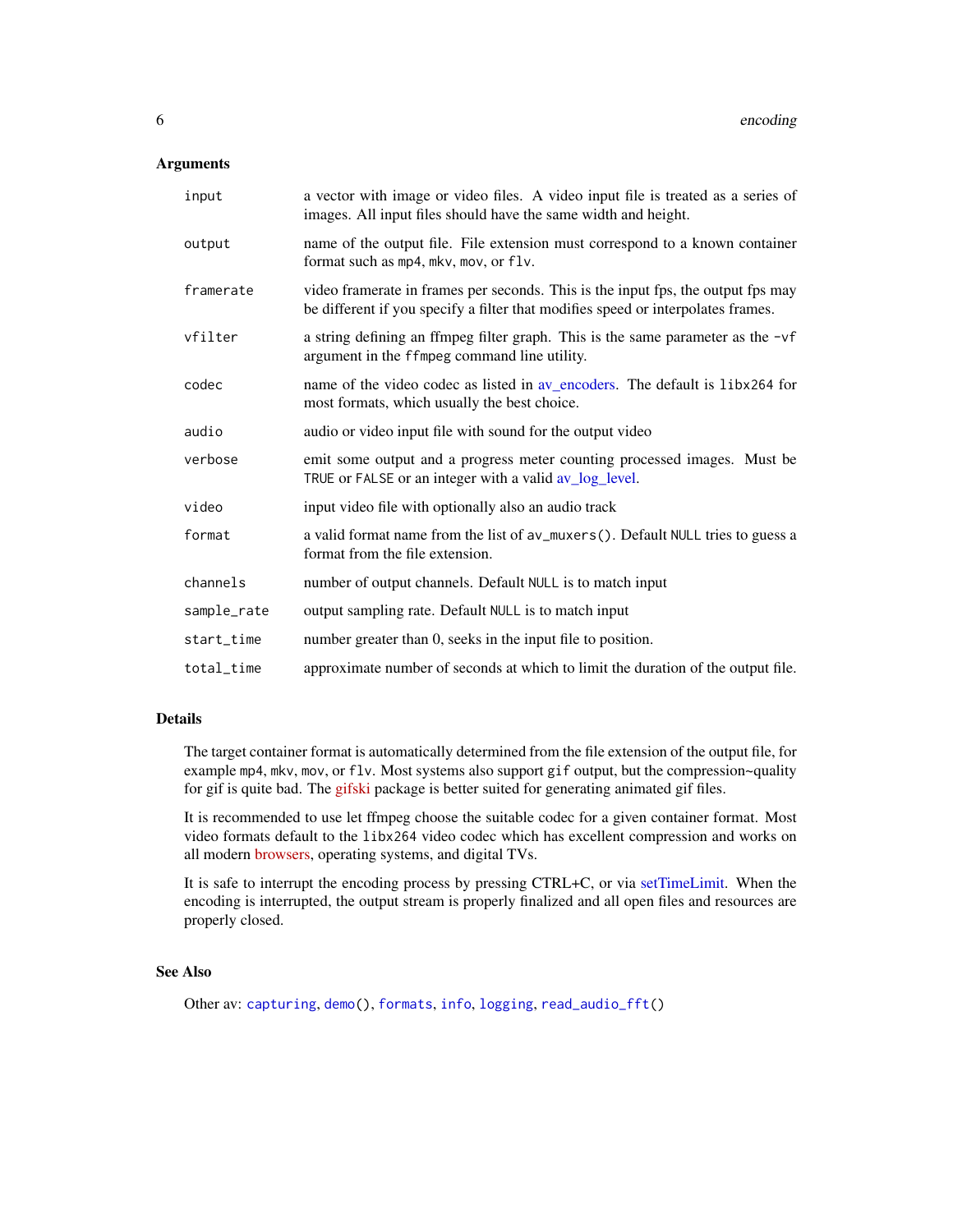<span id="page-6-1"></span><span id="page-6-0"></span>

#### <span id="page-6-3"></span>Description

List supported filters, codecs and container formats.

#### Usage

av\_encoders() av\_decoders() av\_filters() av\_muxers() av\_demuxers()

#### Details

Encoders and decoders convert between raw video/audio frames and compressed stream data for storage or transfer. However such a compressed data stream by itself does not constitute a valid video format yet. Muxers are needed to interleave one or more audio/video/subtitle streams, along with timestamps, metadata, etc, into a proper file format, such as mp4 or mkv.

Conversely, demuxers are needed to read a file format into the seperate data streams for subsequent decoding into raw audio/video frames. Most operating systems natively support demuxing and decoding common formats and codecs, needed to play those videos. However for encoding and muxing such videos, ffmpeg must have been configured with specific external libraries for a given codec or format.

#### See Also

Other av: [capturing](#page-2-2), [demo\(](#page-3-1)), [encoding](#page-4-1), [info](#page-6-2), [logging](#page-7-3), [read\\_audio\\_fft\(](#page-7-1))

<span id="page-6-2"></span>

info *Video Info* 

#### **Description**

Get video info such as width, height, format, duration and framerate. This may also be used for audio input files.

#### Usage

```
av_media_info(file)
```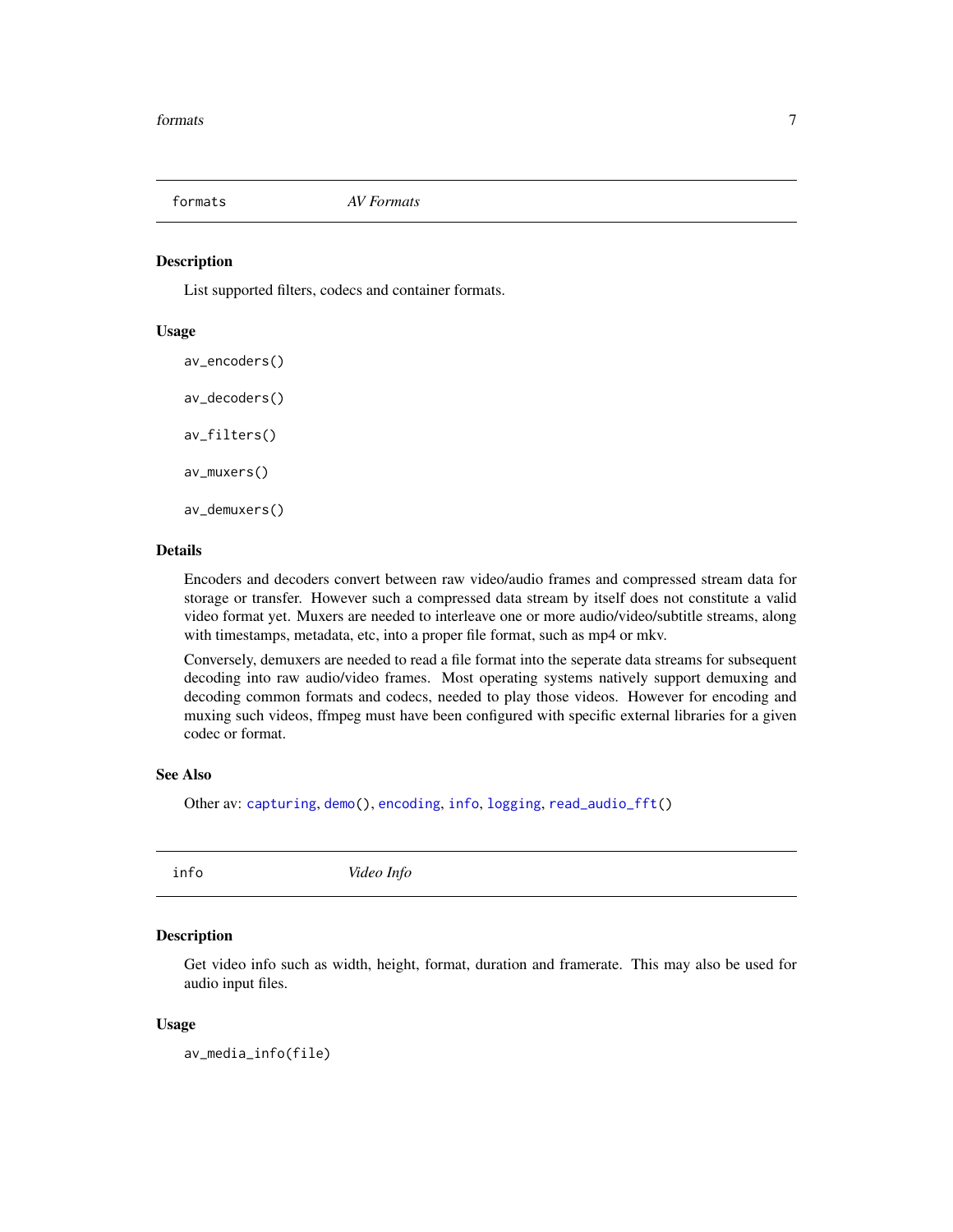#### <span id="page-7-0"></span>Arguments

file path to an existing file

# See Also

Other av: [capturing](#page-2-2), [demo\(](#page-3-1)), [encoding](#page-4-1), [formats](#page-6-1), [logging](#page-7-3), [read\\_audio\\_fft\(](#page-7-1))

<span id="page-7-3"></span><span id="page-7-2"></span>

| logging            | Logging |
|--------------------|---------|
| <b>Description</b> |         |

Get or set the [log level.](https://www.ffmpeg.org/doxygen/4.0/group__lavu__log__constants.html)

# Usage

av\_log\_level(set = NULL)

# Arguments

set new [log level](https://www.ffmpeg.org/doxygen/4.0/group__lavu__log__constants.html) value

#### See Also

Other av: [capturing](#page-2-2), [demo\(](#page-3-1)), [encoding](#page-4-1), [formats](#page-6-1), [info](#page-6-2), [read\\_audio\\_fft\(](#page-7-1))

<span id="page-7-1"></span>read\_audio\_fft *Read audio binary and frequency data*

# <span id="page-7-4"></span>Description

Reads raw audio data from any common audio or video format. Use [read\\_audio\\_bin](#page-7-4) to get raw PCM audio samples, or [read\\_audio\\_fft](#page-7-1) to stream-convert directly into frequency domain (spectrum) data using FFmpeg built-in FFT.

# Usage

```
read_audio_fft(
  audio,
 window = hanning(1024),
 overlap = 0.75,
 sample_rate = NULL,
 start_time = NULL,
  end_time = NULL
)
```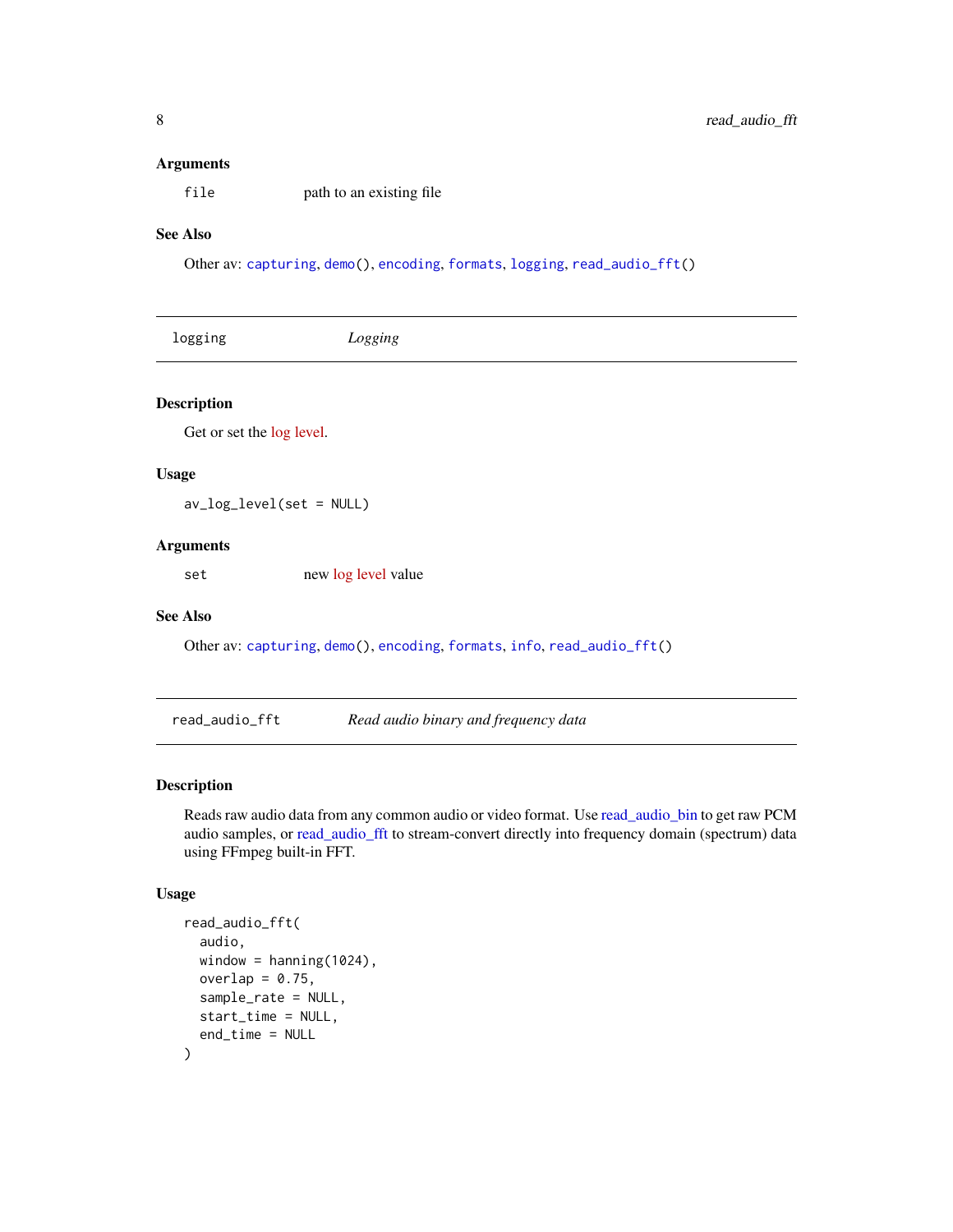```
read_audio_bin(
  audio,
 channels = NULL,
  sample_rate = NULL,
  start_time = NULL,
 end_time = NULL
\lambda
```
# Arguments

| audio                | path to the input sound or video file containing the audio stream                                                                                                       |
|----------------------|-------------------------------------------------------------------------------------------------------------------------------------------------------------------------|
| window               | vector with weights defining the moving fft window function. The length of<br>this vector is the size of the window and hence determines the output frequency<br>range. |
| overlap              | value between 0 and 1 of overlap proportion between moving fft windows                                                                                                  |
| sample_rate          | downsample audio to reduce FFT output size. Default keeps sample rate from<br>the input file.                                                                           |
| start_time, end_time |                                                                                                                                                                         |
|                      | position (in seconds) to cut input stream to be processed.                                                                                                              |
| channels             | number of output channels, set to 1 to convert to mono sound                                                                                                            |

# Details

Currently [read\\_audio\\_fft](#page-7-1) automatically converts input audio to mono channel such that we get a single matrix. Use the plot() method on data returned by [read\\_audio\\_fft](#page-7-1) to show the spectrogram. The [av\\_spectrogram\\_video](#page-2-1) generates a video that plays the audio while showing an animated spectrogram with moving status bar, which is very cool.

### See Also

Other av: [capturing](#page-2-2), [demo\(](#page-3-1)), [encoding](#page-4-1), [formats](#page-6-1), [info](#page-6-2), [logging](#page-7-3)

# Examples

```
# Use a 5 sec fragment
wonderland <- system.file('samples/Synapsis-Wonderland.mp3', package='av')
# Read initial 5 sec as as frequency spectrum
fft_data <- read_audio_fft(wonderland, end_time = 5.0)
dim(fft_data)
# Plot the spectrogram
plot(fft_data)
# Show other parameters
dim(read_audio_fft(wonderland, end_time = 5.0, hamming(2048)))
dim(read_audio_fft(wonderland, end_time = 5.0, hamming(4096)))
```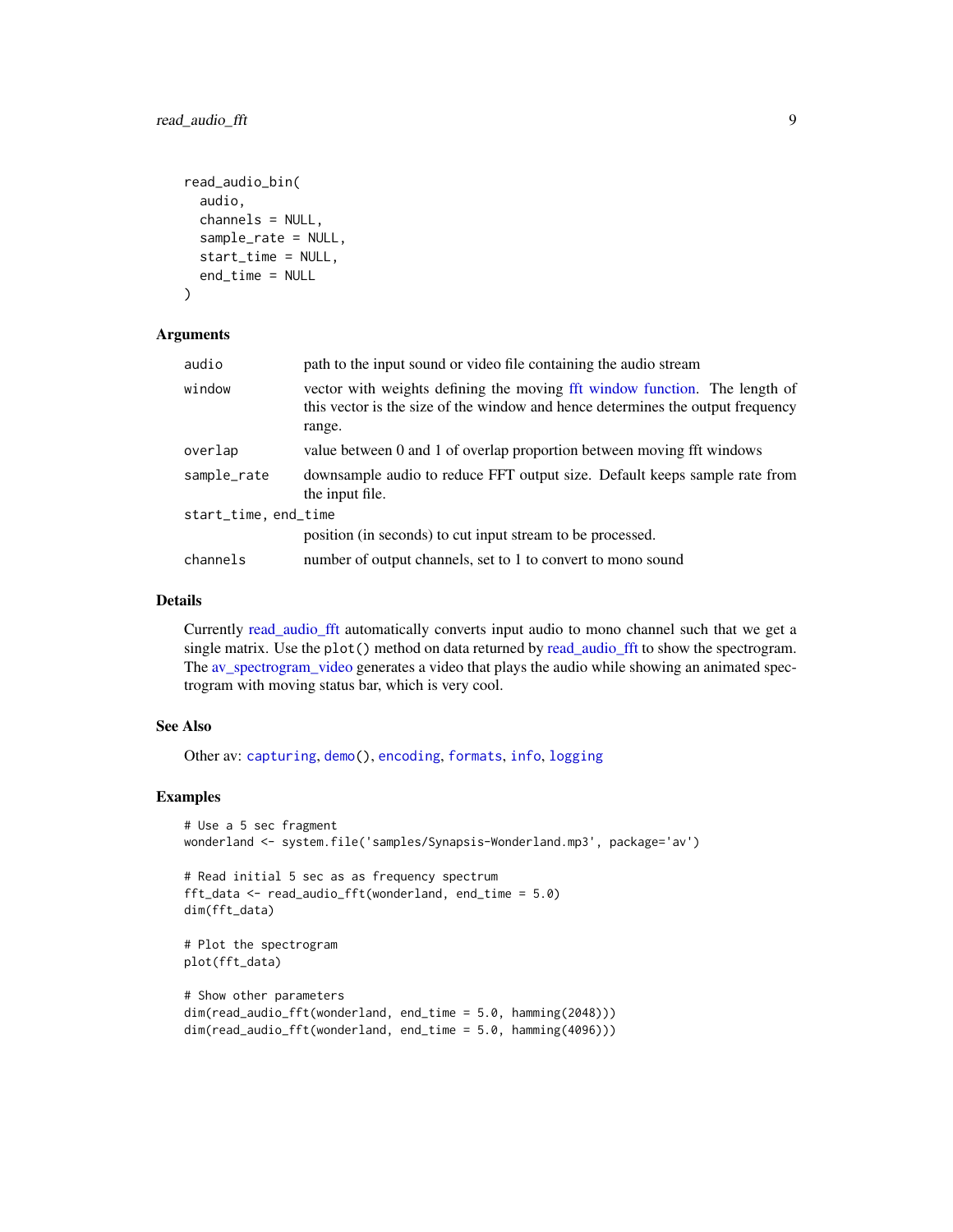<span id="page-9-0"></span>window functions *Window functions*

# <span id="page-9-1"></span>Description

Several common [windows function](https://en.wikipedia.org/wiki/Window_function) generators. The functions return a vector of weights to use in [read\\_audio\\_fft.](#page-7-1)

# Usage

hanning(n) hamming(n) blackman(n) bartlett(n) welch(n) flattop(n) bharris(n) bnuttall(n) sine(n) nuttall(n) bhann(n) lanczos(n) gauss(n) tukey(n) dolph(n) cauchy(n) parzen(n) bohman(n)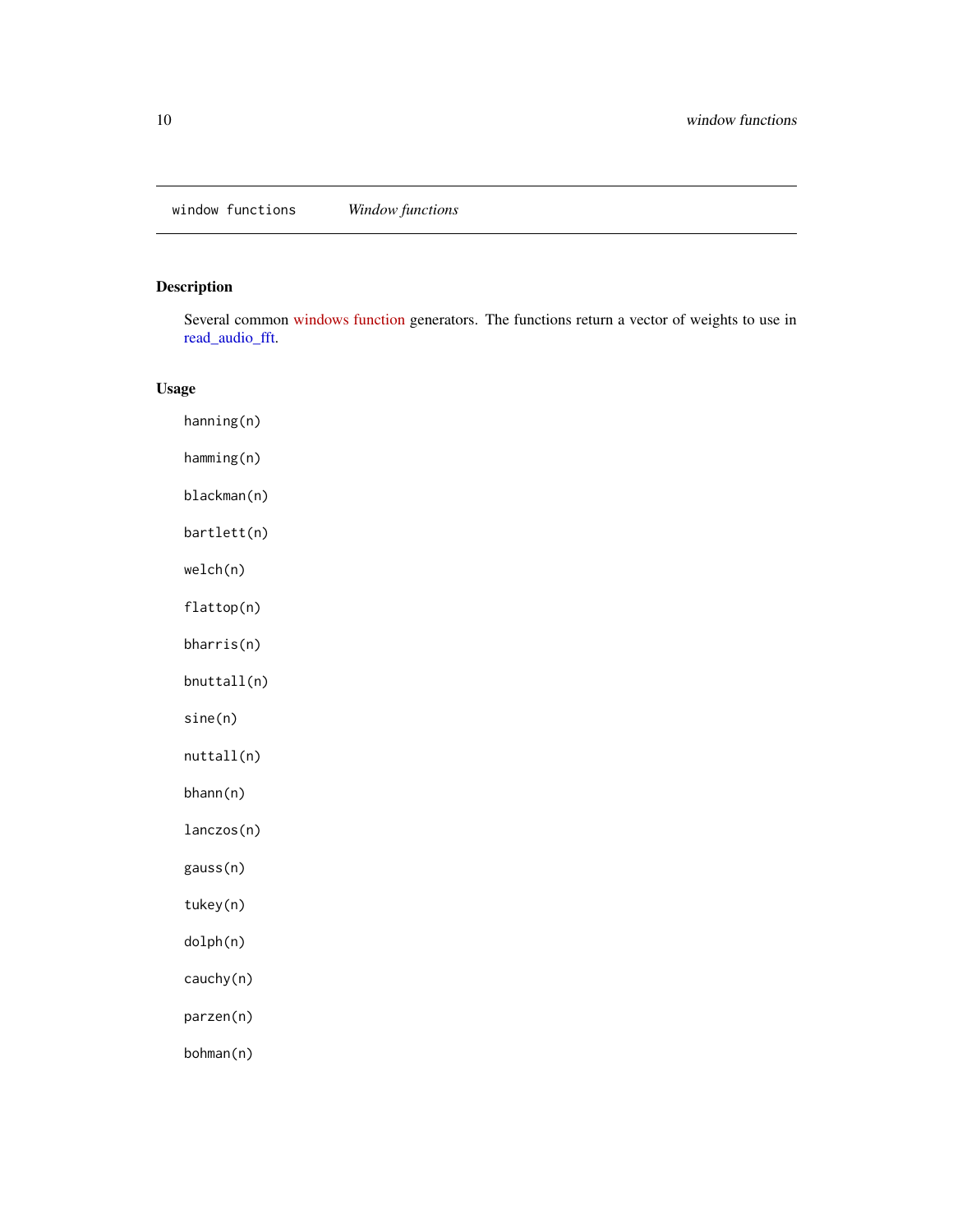# window functions and the set of the set of the set of the set of the set of the set of the set of the set of the set of the set of the set of the set of the set of the set of the set of the set of the set of the set of the

### Arguments

n size of the window (number of weights to generate)

# Examples

```
# Window functions
plot(hanning(1024), type = 'l', xlab = 'window', ylab = 'weight')
lines(hamming(1024), type = 'l', col = 'red')
lines(bartlett(1024), type = 'l', col = 'blue')
lines(welch(1024), type = 'l', col = 'purple')
lines(flattop(1024), type = 'l', col = 'darkgreen')
```